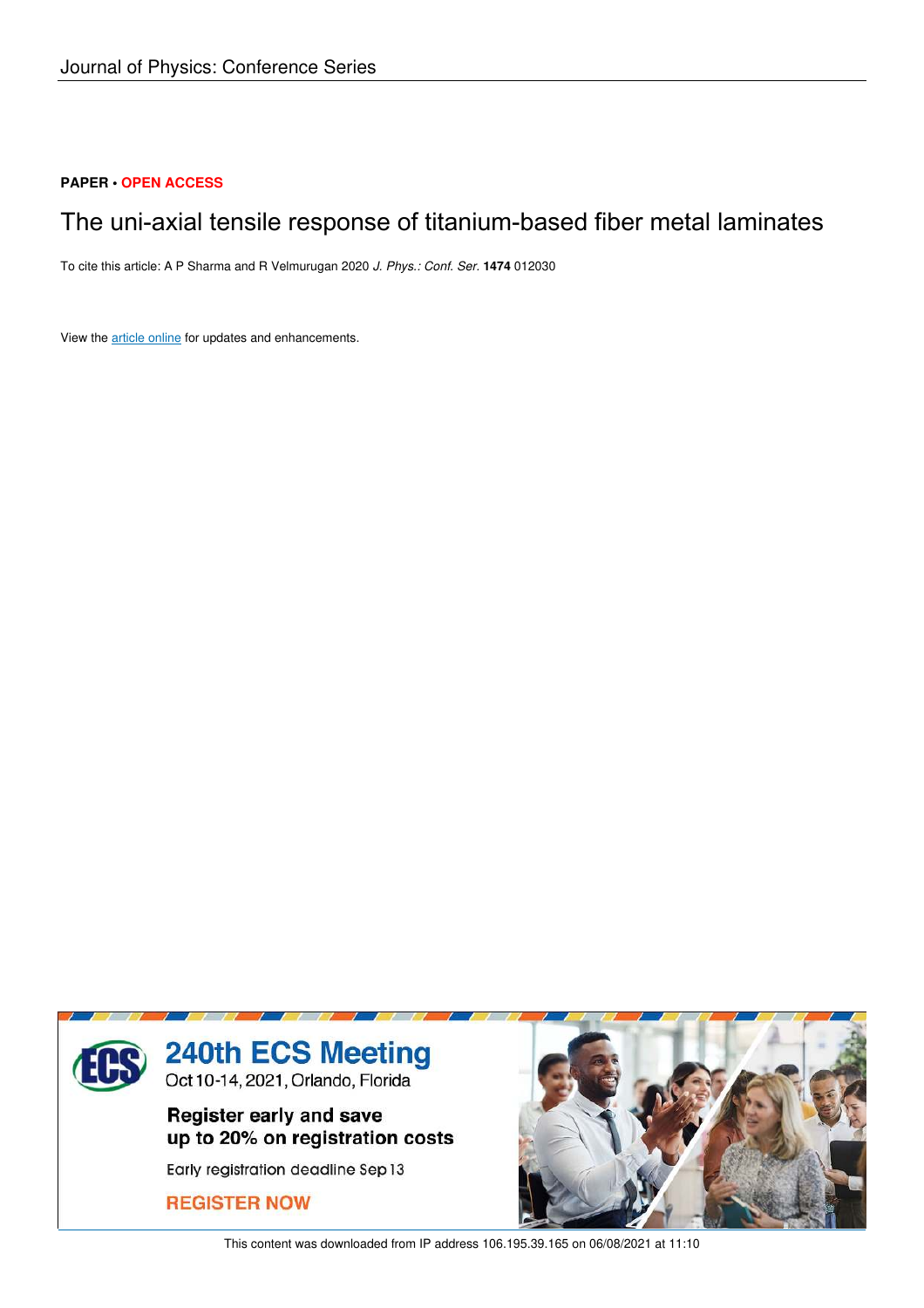# The uni-axial tensile response of titanium-based fiber metal laminates

## A P Sharma<sup>∗</sup> and R Velmurugan

Indian Institute of Technology Madras, Chennai, India E-mail: <sup>∗</sup> ankushsharma1000@gmail.com

Abstract. Fiber metal laminates (FMLs) consist of thin layers of metal bonded together with layers of composite based on fiber reinforcement. In the present study, titanium sheets (Ti-6Al-4V) having thicknesses of 0.2 mm, 0.4 mm, and 0.6 mm and glass-fiber reinforced composite layers having uni-directional layup are considered to fabricate FMLs and response of these laminates are evaluated under tension. The consideration for four discrete sequences of stacks is made for FMLs preserving thickness of a total layer of metal same and these laminates are fabricated using a method of hand layup.The elastic modulus, yield strength and ultimate

strength of FMLs are theoretically predicted by rule of mixtures (ROM).The layup's sequence does not affect initial modulus of FMLs subjected to tension. Whereas, the ultimate strength and FMLs' behavior succeeding ultimate strength are significantly affected by layup's sequence. The properties of a laminate obtained from experiment and predicted from ROM are found in good agreement with each other.

# 1. Introduction

Metal and fiber polymer composite with their alternating layers are used to constitute a group of materials that are hybrid and known as Fiber metal laminates(FMLs) [1]. The skin elements of Airbus A380 extensively considers currently used GLARE (glass fiber reinforced aluminium laminates) [2]. A high static [3, 4], strength with fatigue in relation to density [5–7] and resistance to corrosion [8] are the characteristics exhibited by these laminates. FMLs based on aluminium alloy are the series which is most common and broadly applied. This includes GLARE, ARALL (aramid fiber reinforced aluminium laminates), CARALL (carbon fiber reinforced aluminium laminates) and BARALL (basalt fiber reinforced aluminium laminates). However, the temperature in operation and tolerance to damage are limited for FMLs of such types. For these purposes, the necessities of a fighter plane with high speed and temperature that is high (177◦C) are met by developing FMLs based on titanium known as hybrid titanium composite laminate (HTCL) [9]. The study of mechanical properties of FMLs based on titanium is then carried out by various researches, e.g. tension under quasi-static loading.

Miller et al. [9] have reported that HTCL can appear to offer a tougher, stiffer and more tolerance to damage for substitution to materials which are monolithic at higher temperatures. Adding to this, a reduction in weight and properties which are essential for applications to high-speed airliner to be established henceforth. The findings reported by Miller et al. [9] can also be found in a study performed by Li and Johnson [10]. Veazie et al. [11] have reported that improvement is shown by systems consisting of titanium with many thinner layers to titanium with fewer thicker layers. In this case, higher strength-to-weight ratios are considered

Content from this work may be used under the terms of theCreative Commons Attribution 3.0 licence. Any further distribution of this work must maintain attribution to the author(s) and the title of the work, journal citation and DOI. Published under licence by IOP Publishing Ltd 1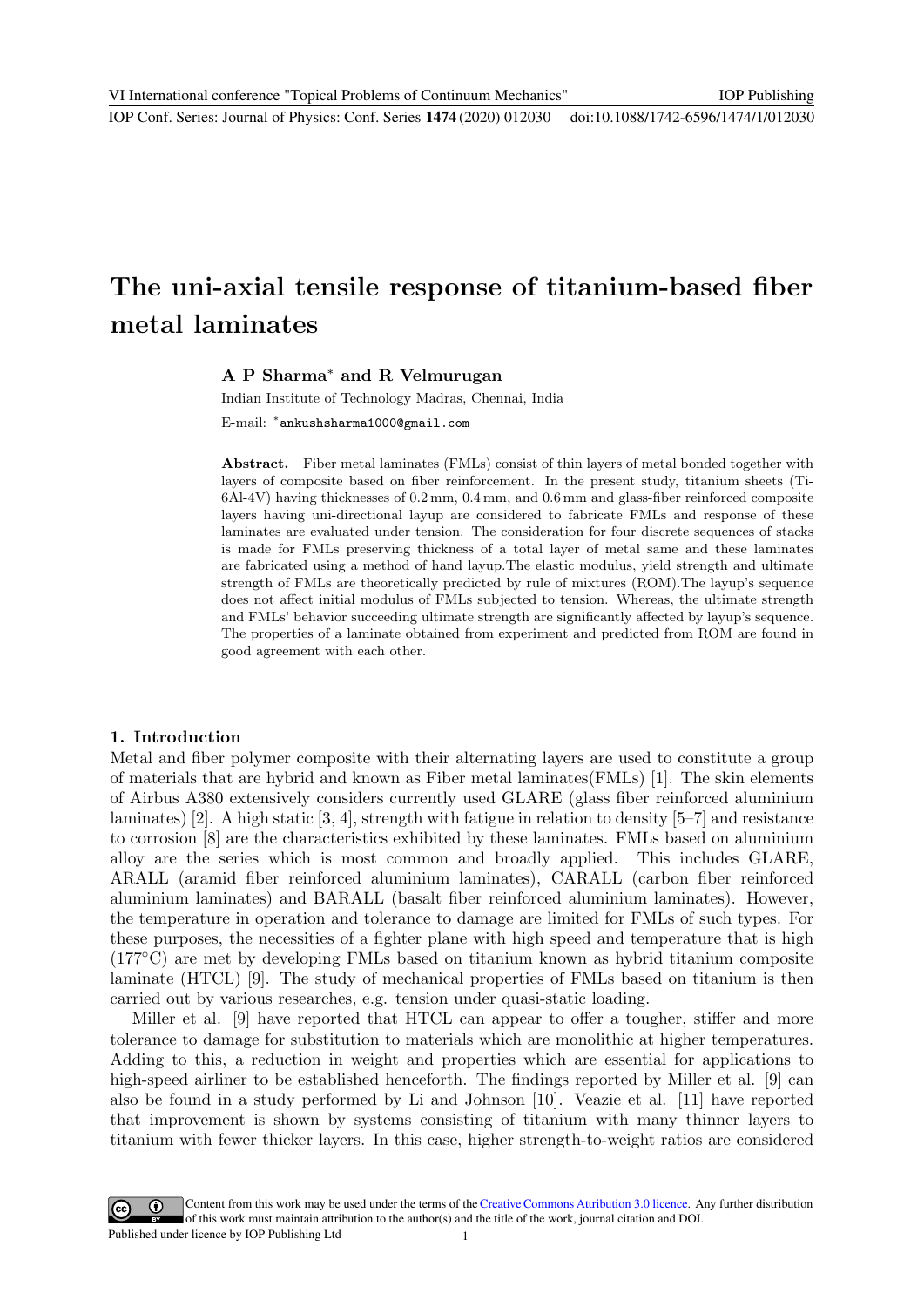as a key concern for applications to aircraft which is high-speed and to be developed in the future. Overall, presented systems of HTCL provide a stronger substitute to equivalent metals which are monolithic. They have found that the experimental Young's modulus and strength of systems for HTCL are in good agreement with presented predictions of laminate's analysis. Papakonstantinou and Katakalos [12] have stated that the strengths and stiffnesses of FMLs based on titanium and high modulus carbon fiber are stronger and stiffer to their constituent materials with the sum of their discrete strengths and stiffnesses. Only local delamination is apparent as a secondary mode of failure succeeding fracture of fiber. After this fracture of fiber, titanium breaks at a significantly higher strain due to its ductility implying laminate's failure which does not seem catastrophic.

Bourlegat et al. [13] have investigated that laminates of titanium/carbon fiber/epoxy (CF-E) with their Young's modulus and stress under tensile loads are greater than that of GLARE and CARALL. They have reported that this hybrid material's modulus found from the experiment is agreed well to that of calculated using the rule of mixtures (ROM). Reiner et al. [14] have stated that in case of  $[Ti/0/90]$ <sub>s</sub> sample of HTCL, debonding, matrix crack's combination and pull-out of fiber are major modes of failure detected with layers of CFRP (carbon fiber reinforced polymer) having a unidirectional layup. Sharma et al. [15] have investigated that FML having layers of composite placing together exhibits higher strength under tension (GLARE-1) than FML having layers of composite isolated by layers of metal (GLARE-2 and GLARE-3). More progressive failure is exhibited by GLARE-3 after maximum stress in which layers of composite with different orientations of fiber are isolated by layers of metal. The more relevant literature associated with quasi-static tensile behavior and failure of HTCL can also be found in [16–24].

In studies performed above, behavior of FMLs is inspected by various considerations such as metal and composite with variation of their layers' number, volume fractions, etc. In the present study, FMLs are prepared by arranging layers of metal at different places across the thickness of FML maintaining total thickness of metal layers same and their behavior is investigated when subjected to quasi-static tensile loading. Digital imaging and digital image correlation (DIC) technique are used to record the real progression of damage and to measure deformation by performing correlation of images, respectively. The laminate properties are theoretically predicted using the rule of mixtures (ROM) and compared with that of obtained from experiments. The sections presented below entail specifics of work.

### 2. Experimental procedure

#### 2.1. Specimen configurations

Titanium (Ti) alloy sheets (Ti-6Al-4V) having 0.2 mm, 0.4 mm, and 0.6 mm thicknesses are considered as the layers of metal in FML. Strength-to-weight properties are higher for Ti and at higher temperatures, Ti is much durable than aluminium [25]. The layers of composite used are uni-directional (UD) E-glass fiber reinforced epoxy (GFRP). FMLs with four dissimilar sequence of stacks are prepared through a technique of hand layup followed by compression molding maintaining the same thickness of total layers of metal. The considered sequence of stacks for FMLs and their average thickness are shown in table 1. In descriptions of FML layups provided in table 1, T6, T4 and T2 denote layers of titanium having a thickness of 0.6 mm, 0.4 mm, and 0.2 mm, respectively and 0 and 90 specify layers of UDGFRP with fibers orienting along 0◦ and 90◦ directions. Layups of FML with details of their terminology can be found in Ref. [26]. The volume fraction of fiber for composite laminate is found out to be about 50% using a burn test. The specimen of dog-bone shape is considered for testing of FML as shown in figure 1 [15].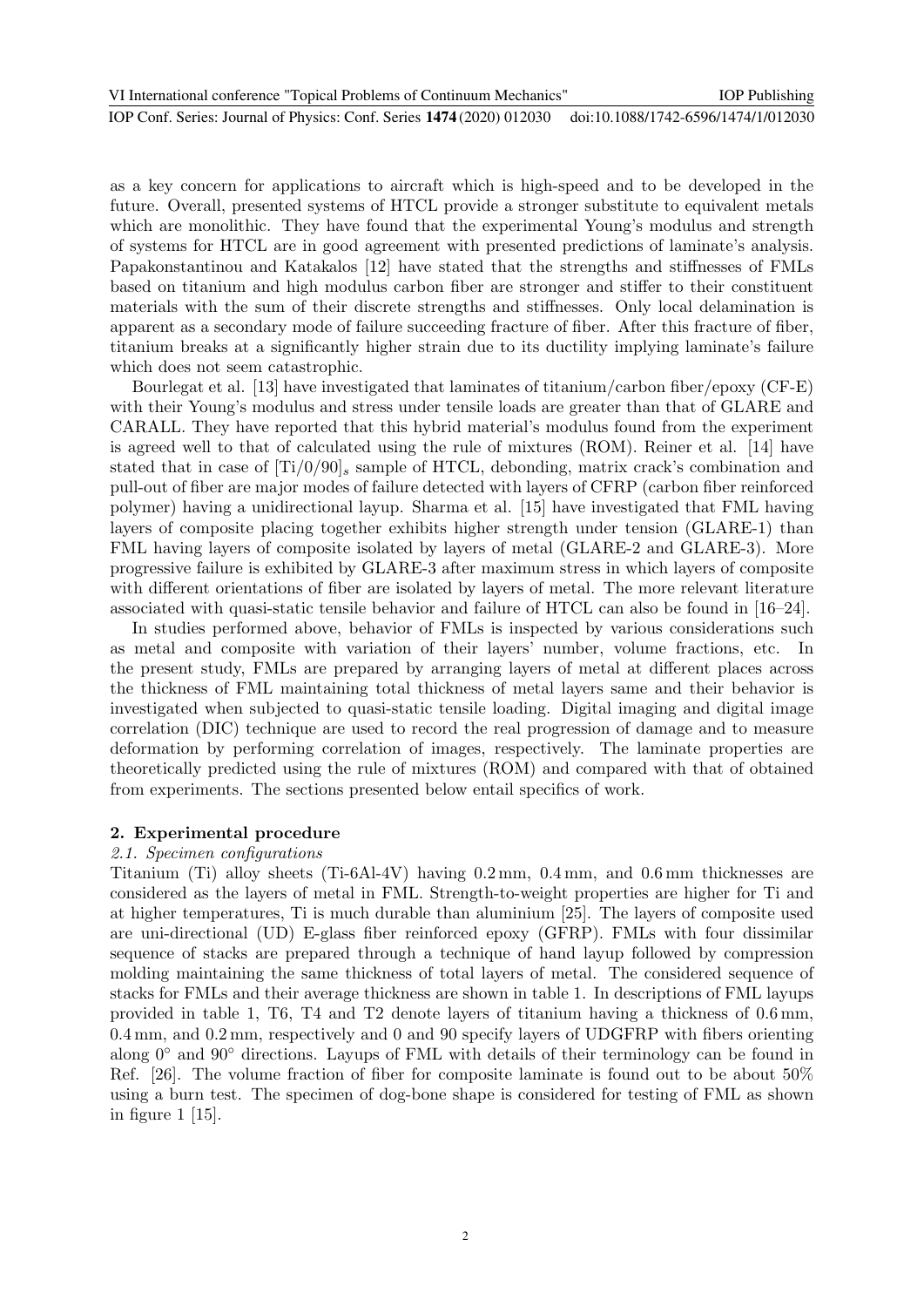| <b>Table 1.</b> Details of considered FMLs. |                         |                         |                      |  |  |  |  |  |
|---------------------------------------------|-------------------------|-------------------------|----------------------|--|--|--|--|--|
| <b>FMLs</b>                                 | Layup                   | Ti thickness (mm)       | Total thickness (mm) |  |  |  |  |  |
| $2/1 - 0.6$                                 | [T6/0/90/90/0/T6]       | $0.6 + 0.6$             | 3.05                 |  |  |  |  |  |
| $3/2 - 0.4$                                 | [T4/0/90/T4/90/0/T4]    | $0.4 + 0.4 + 0.4$       | 3.04                 |  |  |  |  |  |
| $4/3 - 0.2(0)$                              | [T2/0/T4/90/90/T4/0/T2] | $0.2 + 0.4 + 0.4 + 0.2$ | 3.18                 |  |  |  |  |  |
| $4/3 - 0.4(O)$                              | [T4/0/T2/90/90/T2/0/T4] | $0.4 + 0.2 + 0.2 + 0.4$ | 3.16                 |  |  |  |  |  |



(All dimension are in mm)

Figure 1. The geometry of the specimen for FML

#### 2.2. Testing

The universal testing machine is used to conduct quasi-static tensile tests of FMLs at a crosshead speed of  $1 \text{ mm/min}$  at room temperature. During testing, events of failure are recorded by visualizing FMLs' edges using two mirrors as can be seen in figure 2a. A pattern of random nature (speckle of black on a background of white) is applied to the specimen using paint in spray form as presented in figure 2b. Uniform illumination is obtained on the specimen's surface by using a pair of lamps placed each on camera's either side (Edmund optics). The load is matched with images by recording corresponding output from load cell by image grasping software every time an image is bagged. An image correlation software named Vic-2D supplied by Correlated Solutions, Inc. is used to get strain field when subjected to quasi-static loading by using a CCD camera delivered by Point Grey. Displacements along the axial direction of two points detached by a distance which is recognized and surrounded by gage area are taken out for each load to acquire corresponding engineering strain. This engineering strain has been used by subsequent figures of stress-strain relationships.

#### 3. Results

Typical stress-strain behavior and failure patterns of FMLs, when subjected to tensile loading, will be presented in this section together with theoretical predictions of FMLs' properties.

#### 3.1. The behavior of FMLs in terms of stress-strain

3.1.1. FML  $2/1-0.6$ . An experimental stress-strain behavior which is typical of FML  $2/1-0.6$ having lay-up  $[T6/0/90]$ <sub>s</sub> is shown in figure 3. Initially, the stress-strain curve of FML shows a linear behavior followed by a hardening behavior which seems non-linear till attaining of maximum stress. The layer of titanium yields when FML's stress reaches 415 MPa. Therefore, the deviation from a region which is linear is equivalent to yielding for a layer of titanium as can be seen in the experiment. The slope continuously decreases up to about 457 MPa followed by a response which seems linear up to about 524 MPa and further constantly decreases till reaching the level of stress which is maximum of 530 MPa. The photographs of the specimen equivalent to levels of stress shown by open circles indicating with points  $A-D$  are presented in figure 4 in the same sequence. The specimen's view at its edge in figure 4a corresponding to the stress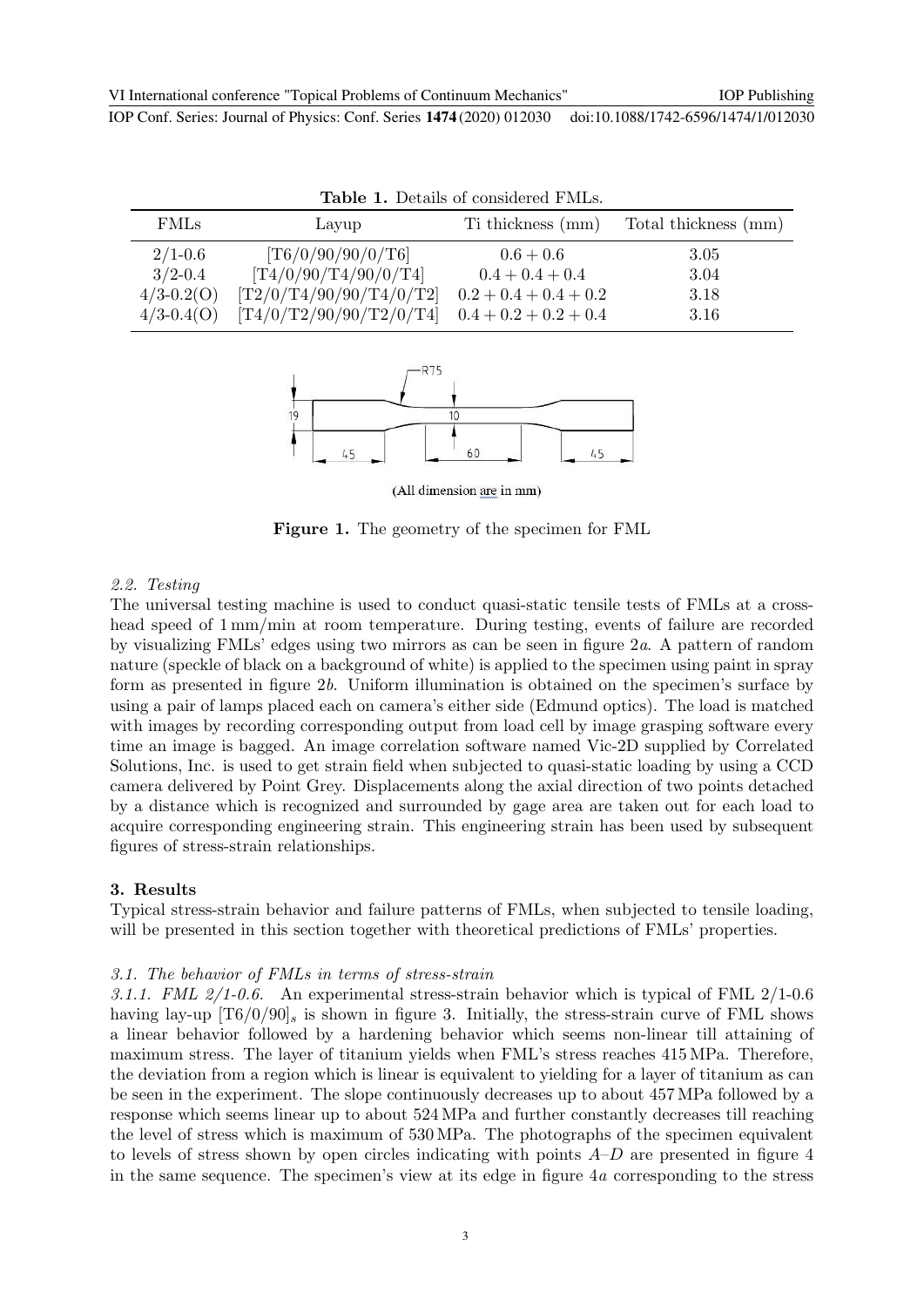

**Figure 2.** (a) Experimental setup, (b) FML  $4/3$ -0.4(O) specimen having a pattern of DIC



Figure 3. The behavior of FML 2/1-0.6 under tensile loading

level of 530 MPa does not exhibit any noticeable damage of significant extent. The specimen's photograph corresponding to the stress level of 530 MPa is shown in figure 4b. In this case, splitting and failure of fiber for composite layers with fibers orienting along  $0°$  direction  $(0)$ . are observed causing delamination between T6 and 0C designating by a white arrow. Therefore, the sudden dropping of stress is resulted by the failure of 0C. With further deformation of the specimen, more amount of splitting and fracture of fiber for 0C are occurred corresponding to a level of stress of 385 MPa as shown in figure 4c. Following this, sheets of titanium share majority of load and stress which increases gradually is evident (figure 3). This sharing of the load is exhibited by sheets of titanium until both layers of titanium fail. The strain which is being localized for one sheet of titanium marked by an elliptical symbol is shown in figure 4d just before failure.

3.1.2. FML 3/2-0.4. Typical stress-strain behavior of FML 3/2-0.4 with layup  $[T4/0/90/T4/90/0/T4]$  is shown in figure 5. The specimen's photograph analogous to points  $A$ –H indicating by open circles in figure 5 are presented in figure 6 in the same order. Akin to FML 2/1-0.6, the stress-strain curve shows a response which is linear initially up to about 401 MPa till stress for FML's titanium layer reaches yield stress of titanium following behavior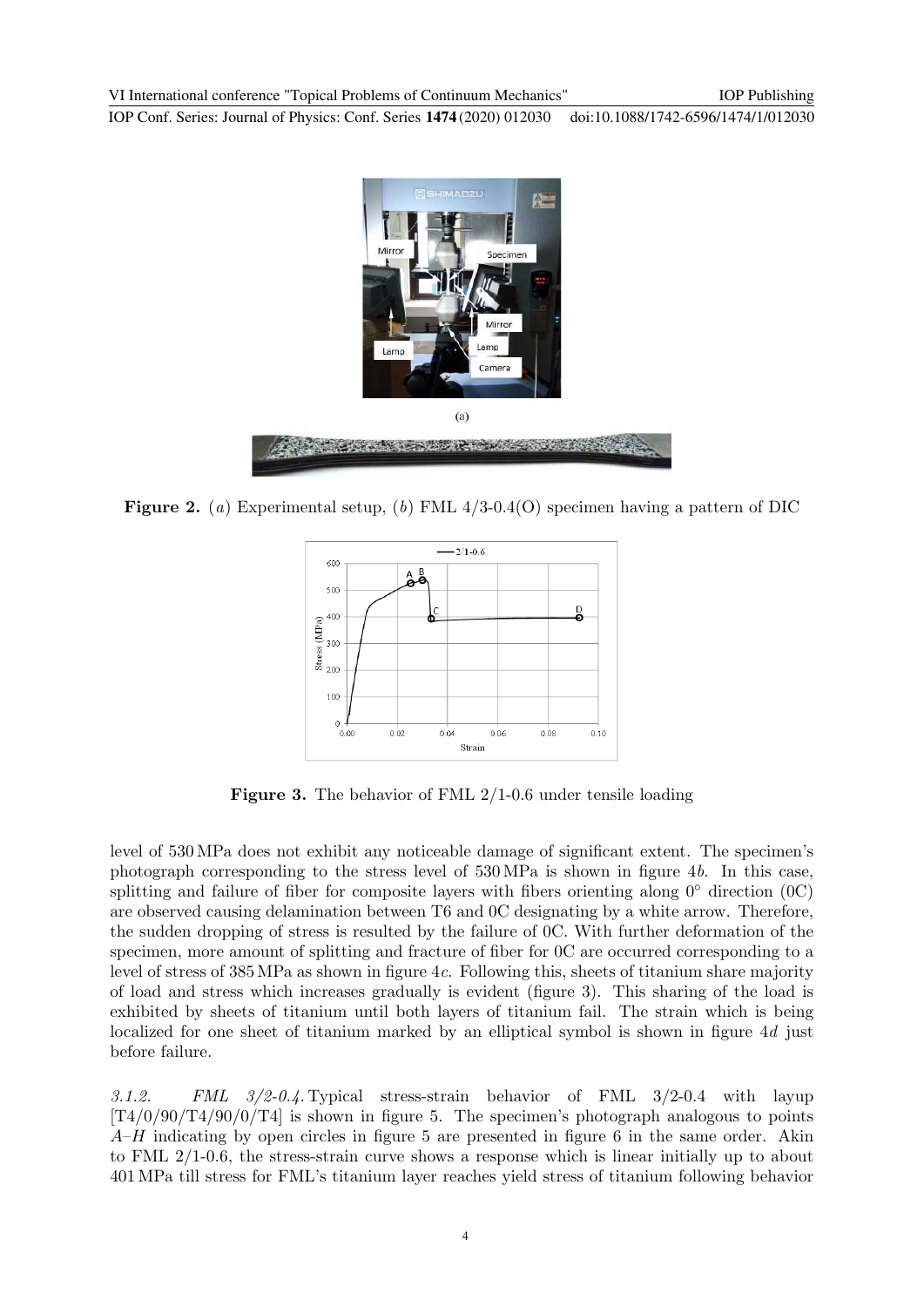

Figure 4. Photographs showing damage evolution for FML 2/1-0.6



Figure 5. The response of FML 3/2-0.4 under tensile loading

which seems non-linear. Dropping of stress has happened after a level of stress that attains maximum value. The specimen's edge view shown in figure 6a before reaching the stress level that is maximum exhibits no visible damage. The photograph of the specimen equivalent to a level of stress of 488 MPa before reaching maximum stress is shown in figure 6b. In this case, initiation of delamination is taken place between composite layers with fibers orienting along  $90^\circ$  direction (90C) and middle T4 indicating by the white arrow (figure 6b). This is followed by more amount of delamination between 90C and middle T4 as can be seen in figure 6c. With continuous deformation of the specimen, splitting and failure of fiber for one layer of 0C are observed causing delamination between  $0C$  and  $T4$  (figure 6d). Following this, the level of stress drops to 429 MPa with increasing strain at which splitting and failure of fiber for another layer of 0C are observed causing delamination between 0C and T4 (figure 6e). Afterward, the stress further drops to a level of 412 MPa followed by sharing of load by titanium layers. The stress level then gradually rises to 415 MPa with increasing strain at which cracking is initiated for middle T4 corresponding to point F as shown in figure 5 (figure 6f). This is continued with stress level which gradually decreases to 410 MPa following dropping of stress level to 263 MPa at which fracture of middle T4 has happened (figure  $6q$ ). The stress level again drops to 259 MPa where localization of strain is observed for one layer of T4 as shown by an elliptical symbol and this layer is about to fail (figure  $6h$ ). Following stress level which is maximum for FML, failure of progressive nature is observed for FML  $3/2$ -0.4 to FML  $2/1$ -0.6. Layers of the composite are not failed at a single time for FML 3/2-0.4, as substitute, stepwise failure is observed for them causing dipping of stress levels in two steps.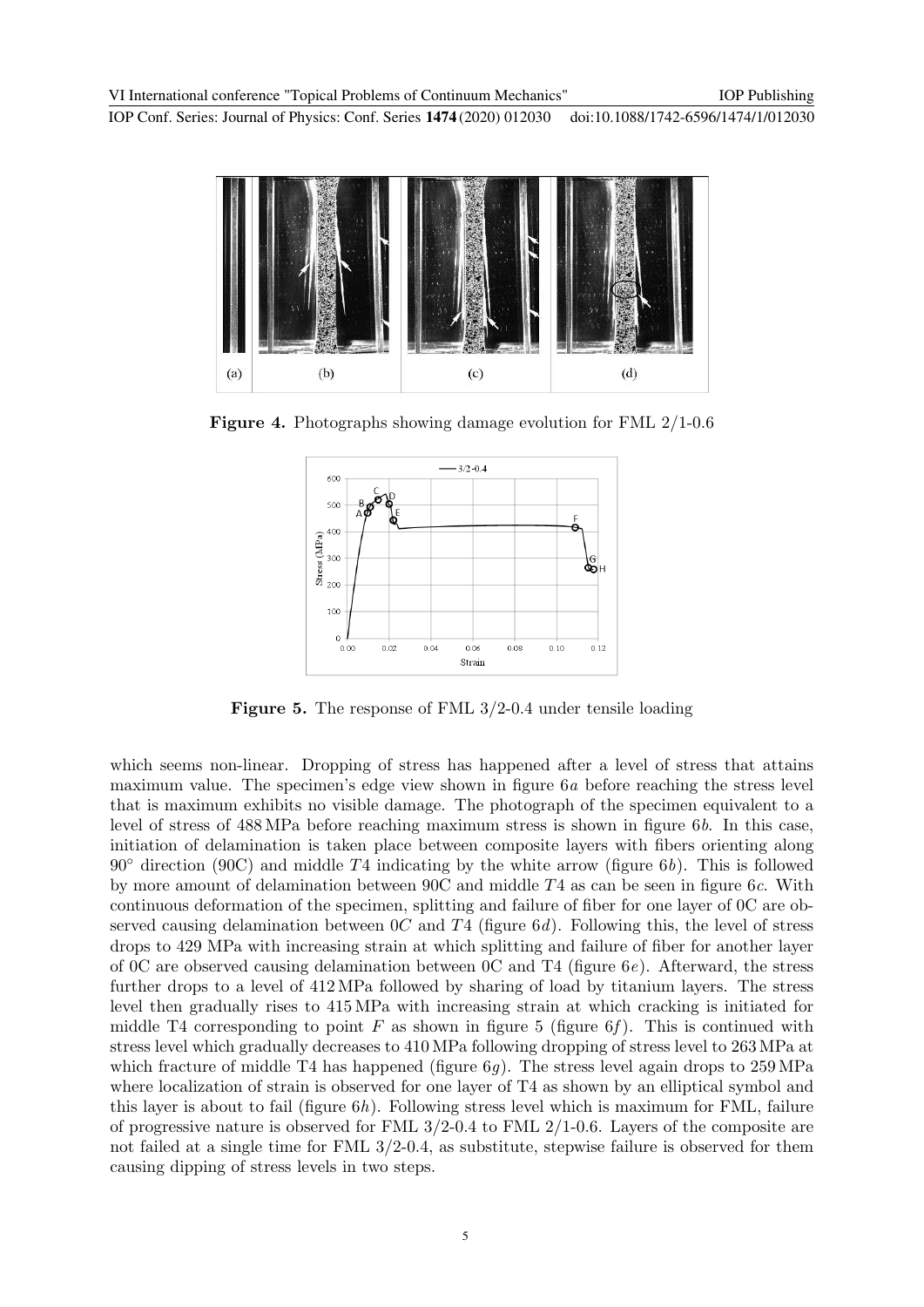VI International conference "Topical Problems of Continuum Mechanics"

IOP Publishing

IOP Conf. Series: Journal of Physics: Conf. Series **1474** (2020) 012030 doi:10.1088/1742-6596/1474/1/012030



Figure 6. Photographs showing damage development for FML 3/2-0.4



**Figure 7.** The behavior of FML  $4/3$ -0.2(O) under tension

3.1.3. FML  $\frac{4}{3}$ -0.2(O). The typical behavior of stress-strain for FML  $\frac{4}{3}$ -0.2(O) having layup  $[T2/0/T4/90]$ <sub>s</sub> is shown in figure 7 where circles which are open are marked by points  $A-Q$  that are equivalent to the specimen's photographs presented in figure 8 exhibiting a progression of damage. The initial behavior obtained for this FML till attainment of stress which is maximum seems analogous to FML  $2/1$ -0.6 and FML  $3/2$ -0.4. The left side view (L) and right side view (R) of the specimen with no evidence of damage are shown in figure 8a equivalent to a level of stress of 117 MPa. Consequently, initiation of matrix cracking takes place for 90C reinforcing between two layers of titanium (T4) analogous to a level of stress of 147 MPa labelling by a white arrow in figure 8b. With rising deformation of the specimen, matrix cracking of more amount is appeared corresponding to a stress level of 153 MPa as can be noted in figure 8c. Afterward, these matrix cracks can be seen for 90C conforming to a level of stress of 159 MPa causing initiation of delamination between 90C and T4 in figure 8d. This causes delamination to more extent between 90C and T4 consistent to a level of stress of 335 MPa as can be illustrated in figure 8e. This is followed by the initiation of splitting and failure of fiber for one layer of 0C at a level of stress of 453 MPa causing initiation of delamination between 0C and T2 as noted in figure 8f.

After this, initiation of splitting and failure of fiber for another layer of 0C have occurred at a stress level of 498 MPa producing initiation of delamination between 0C and T2 as can be seen in figure 8g. The successive loading of the specimen exhibits more amount of splitting and failure of fiber for both layers of 0C corresponding to a level of stress of 500 MPa as shown in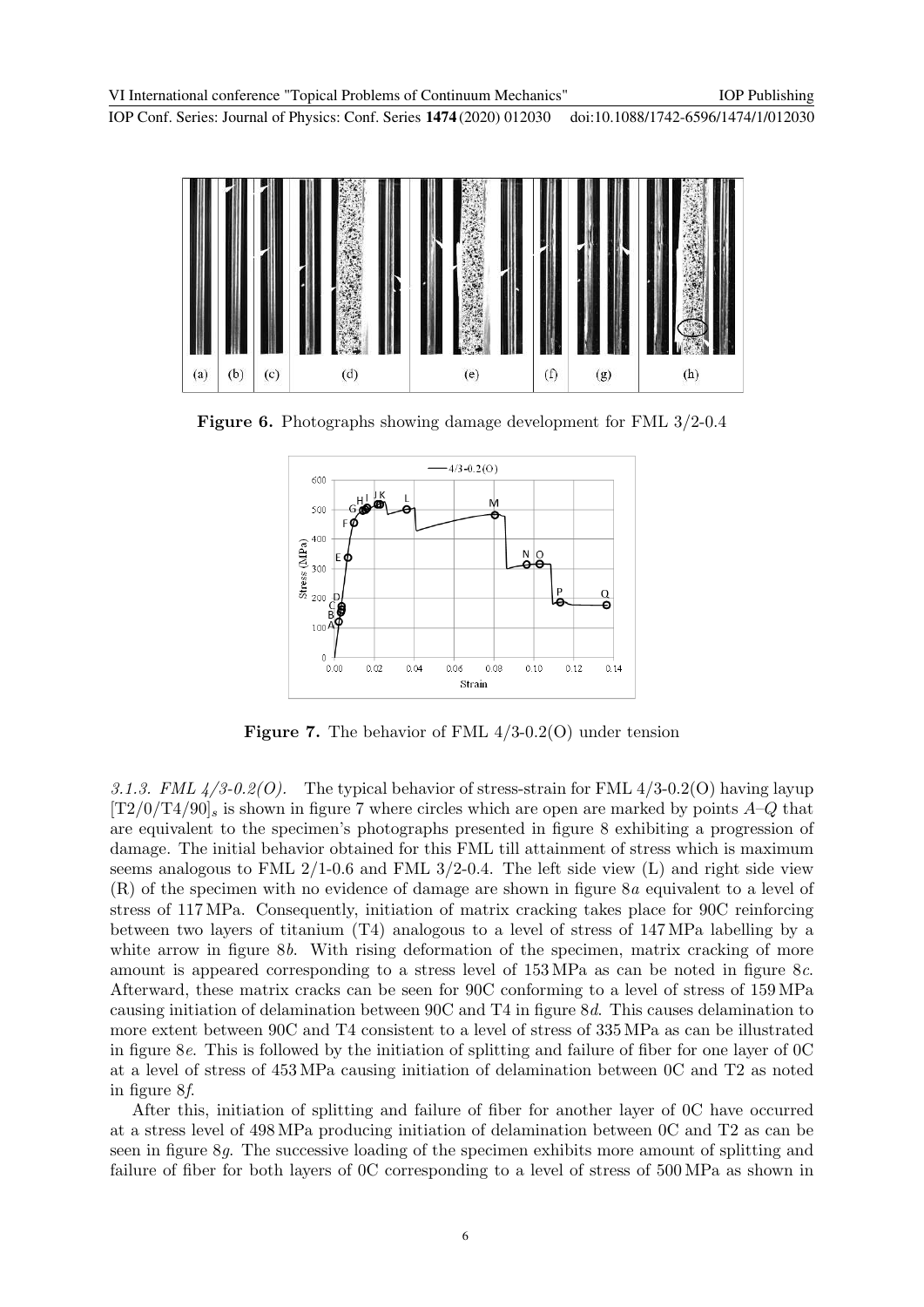

Figure 8. Photographs showing a progression of damage for FML 4/3-0.2(O)

figure 8h. This triggers more amount of delamination between both layers of 0C, T4, and T2 (figure  $8h$ ). The loading is continued with splitting and failure of fiber to a large extent for one layer of 0C at a level of stress of 507 MPa bringing a large amount of delamination between 0C and T4 to figure  $8h$  (figure  $8i$ ). Successively, fracture of fiber is occurred for one layer of 0C parallel to a stress level of 521 MPa producing delamination to large extent between 0C, T2, and T4 to figure  $8i$  (figure  $8j$ ). The specimen then exhibits a large amount of fiber fracture for one layer of 0C to figure 8j causing small dropping of a curve at a level close to a maximum stress of 524 MPa (figure 7) as can be seen in figure 8k. Along with this, an extensive amount of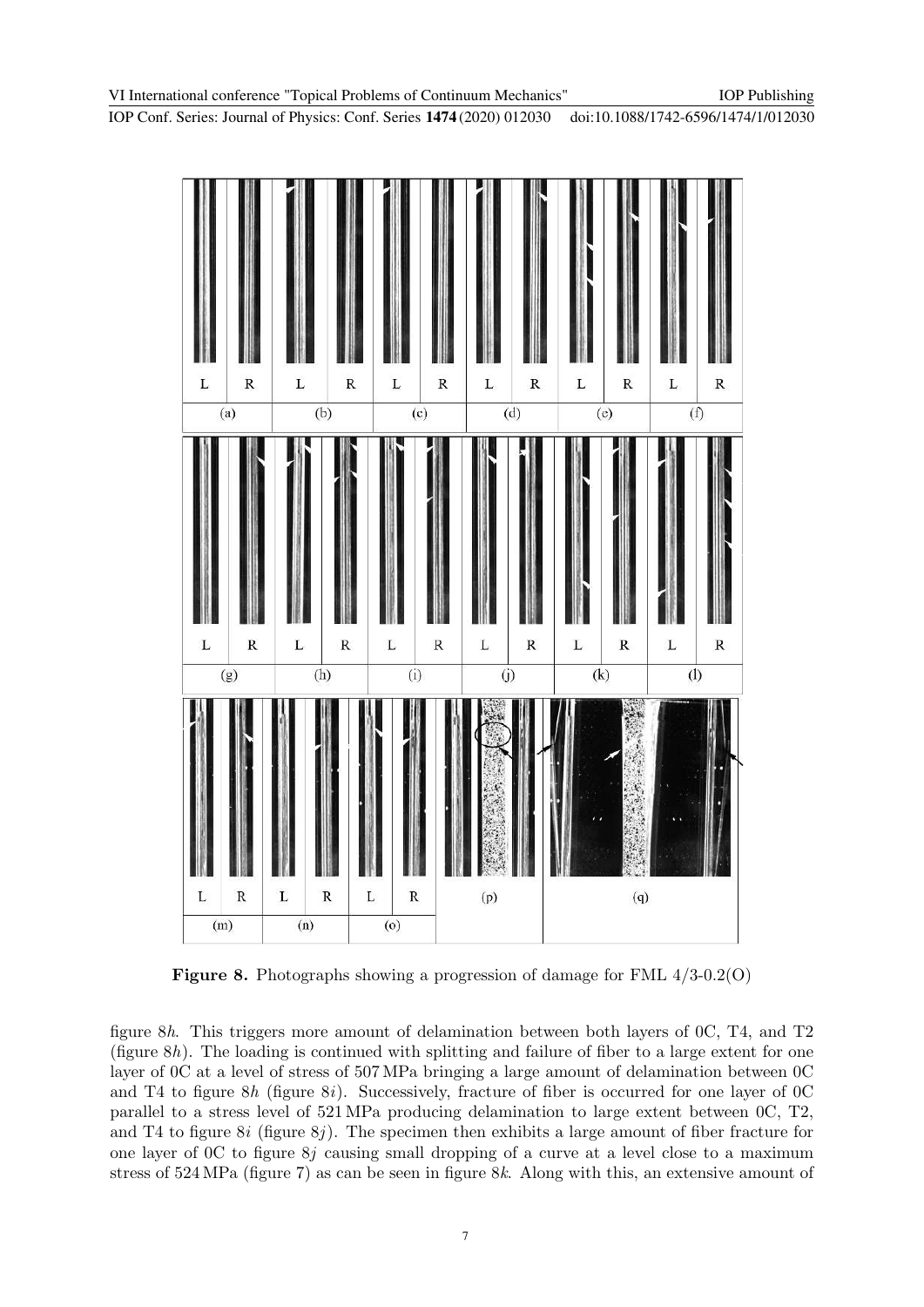

Figure 9. The behavior of FML 4/3-0.4(O) under tension

delamination is caused between  $0C$ , T4, and T2 to figure  $8i$  (figure  $8k$ ). The stress level then drops to 486 MPa and rises to 503 MPa with increasing strain at which a large amount of fiber fracture for another layer of 0C is revealed in figure 8l. This brings about a significant amount of delamination between 0C, T2, and T4 (figure 8l).

The stress level then reaches to 505 MPa and dips to 429 MPa followed by a gradual increase in stress to a level of 484 MPa with more amount of rising strain shared by titanium layers at which fracture of one layer of T4 has happened (figure  $8m$ ). With continuous sharing of load by titanium layers, stress level reaches to 476 MPa and further drops to a level of 301 MPa and gradually increases to 315 MPa with increasing strain where localization for another layer of T4 becomes apparent (figure 8n). The loading event is continued with stress reaching to a level of 316 MPa at which fracture for another layer of T4 is occurred (figure 8o). Consecutively, a stress level reaches to 314 MPa followed by a continuous fall to 184 MPa and slowly rises to 187 MPa at which localization for one layer of T2 is evident as marked by an elliptical symbol (figure 8p). The specimen finally elongates steadily to a strain of 13.7% and attains a stress level of 177 MPa where fracture for one layer of T2 is noted (figure  $8q$ ).

3.1.4. FML  $\frac{4}{3.0.4(0)}$ . Layers of the same type are considered in this FML  $\frac{4}{3.0.4(0)}$  to FML  $4/3$ -0.2(O) with the exception that titanium with their outer layers used is thicker ones. The behavior of FML 4/3-0.4(O) with layup  $[T4/0/T2/90]$ <sub>s</sub> which is typical is shown in figure 9 where marking of open circles are indicated by points  $A-J$  at different levels of stress. The conforming representations for progression of damage are depicted in figure 10 in the same order. For this FML, behavior attained initially until the level of maximum stress is analogous to FMLs  $2/1$ -0.6,  $3/2$ -0.4 and  $4/3$ -0.2(O). The specimen without exhibiting any visible damage is shown in figure 10a equivalent to a level of stress of 94 MPa. The successive loading of the specimen leads to the origination of matrix cracking at a level of stress conforming to 265 MPa as can be seen in figure 10b. This causes initiation of delamination between 90C reinforcing between two titanium layers (T2) and adjacent T2 (figure  $10b$ ). The specimen then reveals more amount of matrix cracking for 90C akin to a level of stress of 275 MPa in figure 10c. This produces more amount of delamination between 90C and adjacent T2 designating by a white arrow (figure 10c).

Consequently, initiation of splitting and failure of fiber are revealed for one layer of 0C parallel to a level of stress of 500 MPa as can be noticed in figure 10d. This causes initiation of delamination between 0C and adjacent  $T2$  (figure 10d). The continuous deformation of the specimen then exhibits more amount of splitting and failure of fiber for one layer of 0C at a level of stress of 502 MPa as shown in figure 10e. This is followed by correspondingly a more amount of delamination between 0C and T2 (figure  $10e$ ). The specimen then stretches and exhibits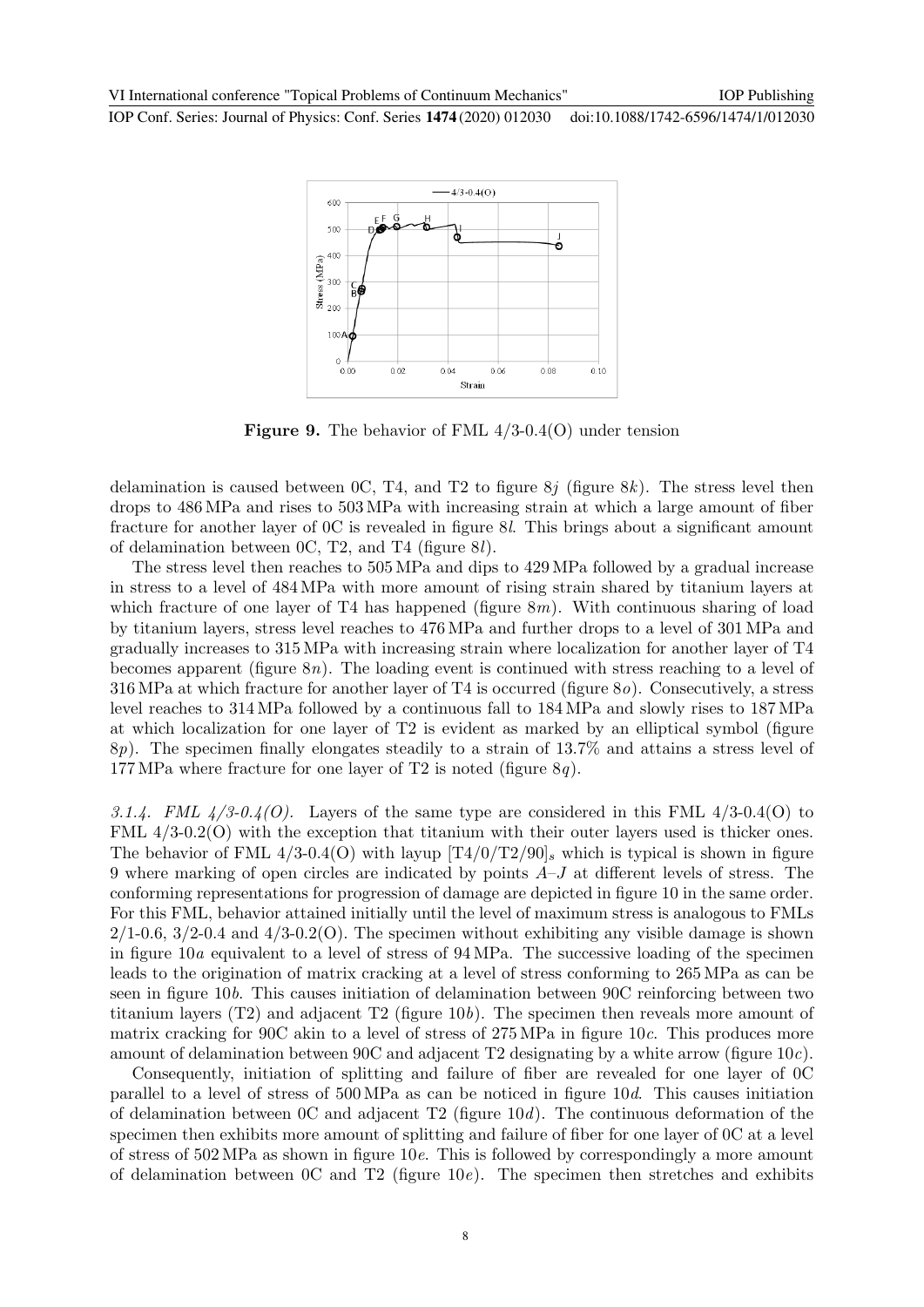

Figure 10. Images of damage development for FML 4/3-0.4(O)

splitting and failure of fiber for another layer of 0C at a stress level consistent to 512 MPa causing small dropping of stress with the increasing strain (figure 9) and also delamination between  $0<sub>C</sub>$ , adjacent  $T2$  and  $T4$  (figure 10f). The successive loading exhibits splitting and fracture of fiber for one layer of 0C at a level of stress equivalent to 501 MPa causing another small dipping of stress (figure 10g). This causes delamination to large extent between 0C, adjacent T4 and T2 to figure 10g (figure 10g). The further event of failure includes more amount of splitting and fracture of fiber for one layer of 0C at a stress level of 500 MPa exhibiting successive dropping of stress with the rising strain (figure 10h). This causes an extensive amount of delamination between 0C and adjacently located T4 and T2 to figure 10g (figure 10h). The continuous elongation of the specimen results into a stress level that increases to 518 MPa with growing strain and then drops to 451 MPa at which significant amount of fiber fracture is unveiled for another layer of 0C (figure 10*i*). This causes a large amount of delamination between 0C, adjacent T4 and T2 (figure  $10i$ ). The level of stress then drops to  $448 \text{ MPa}$  followed by a gradually increasing load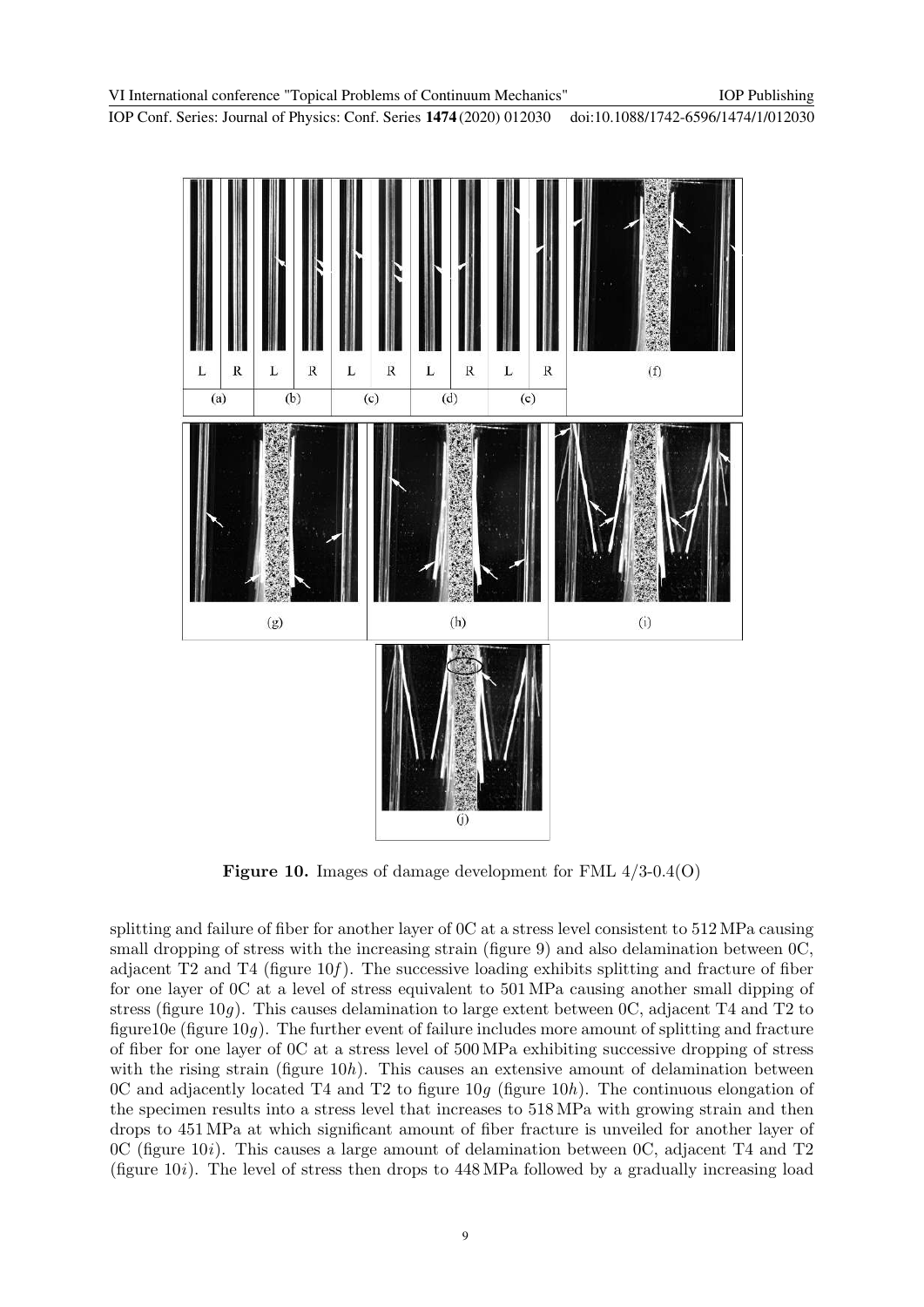with sharing of the bulk of the load by titanium layers. This event then reaches to a stress level of 438 MPa at which localization of strain is noted for one layer of T4 as marked by an elliptical symbol and is about to fail as can be noticed in figure 10j.

### 3.2. Theoretical prediction of tensile properties of FMLs

The elastic modulus of FML is predicted by the rule of mixtures (ROM) when subjected to in-plane quasi-static tensile loading condition using equation  $(1)$  as follows  $[1, 24]$ :

$$
(E)_{\text{FML}} = MVF(E)_{\text{T}} + (1 - MVF)(E)_{\text{FRP}} \tag{1}
$$

where  $(E)_{\text{FML}}$ ,  $(E)_{\text{T}}$ , and  $(E)_{\text{FRP}}$  are corresponding moduli of FML, titanium sheets, and GFRP composite  $[0/90]_s$ . The ratio of the sum of thicknesses of separate layers of titanium and total laminate's thickness is known as metal volume fraction, see equation (2) [1].

$$
MVF = \frac{\sum_{1}^{P} t_{\text{T}}}{t_{\text{FML}}}.
$$
\n(2)

IOP Publishing

Where MVF is metal volume fraction for a layer of titanium,  $t<sub>T</sub>$  is metal layer's thickness, P is the number of metal layers, and  $t_{\text{FML}}$  is the thickness of FML. Similarly, the yield strength of FML is calculated by ROM using equation (3) as follows [24]

$$
(\sigma_y)_{\text{FML}} = MVF(\sigma_y)_{\text{T}} + (1 - MVF)(\sigma_y)_{\text{FRP}},
$$
\n(3)

where  $(\sigma_y)_{\text{FML}}$ ,  $(\sigma_y)_{\text{T}}$ , and  $(\sigma_y)_{\text{FRP}}$  are yield strengths of FML, titanium sheets, and GFRP composite  $[0/90]_s$ . For a linear elastic kind of behavior for FML where the behavior of linear kind is considered for both layers of titanium and FRP, strain experienced by FML and its constituents is equal. Therefore,

$$
\varepsilon_{\text{FML}} = \varepsilon_{\text{T}} = \varepsilon_{\text{FRP}}.\tag{4}
$$

This strain can be written in terms of stress and elastic modulus for composite layers and titanium sheets using Hooke's law since all layers of FML exhibit one-dimensional nature of stress as follows

$$
(\sigma_y)_{\text{FRP}} (E_{\text{FRP}})^{-1} = (\sigma_y)_{\text{T}} (E_{\text{T}})^{-1}.
$$
\n
$$
(5)
$$

This can be simplified as follows

$$
(\sigma_y)_{\text{FRP}} = (\sigma_y)_{\text{T}} (E_{\text{FRP}}) (E_{\text{T}})^{-1}.
$$
\n(6)

Substituting this value of  $(\sigma_y)_{\text{FRP}}$  in equation (3),

$$
(\sigma_y)_{\text{FML}} = [MVF + (1 - MVF)(E_{\text{FRP}})(E_{\text{T}})^{-1}](\sigma_y)_{\text{T}}.
$$
\n(7)

The identification of stress at the point of the knee of a stress-strain curve which seems approximately bilinear (figures 3, 5, 7, and 9) is used to find out the experimental strength at yield point of FMLs. The ultimate strength of FML is calculated by ROM using equation (8) as follows [1, 24]

$$
(\sigma_u)_{\text{FML}} = MVF[(\sigma_u)_{T}]_{\in_{\text{FRP}}^{*}} + (1 - MVF)(\sigma_u)_{\text{FRP}},
$$
\n(8)

where  $(\sigma_u)_{\text{FML}}$ ,  $[(\sigma_u)_{\text{T}}]_{\in_{\text{FRP}}^*}$ , and  $(\sigma_u)_{\text{FRP}}$  are ultimate strengths of FML, titanium sheets at failure strain of GFRP composite  $([0/90]_s)$  and GFRP composite  $[0/90]_s$ , respectively. Elastic modulus and yield strength of FMLs are calculated by using equations (1) and (7) considering corresponding moduli and yield strengths of titanium sheets and  $[0/90]_s$  composite laminate as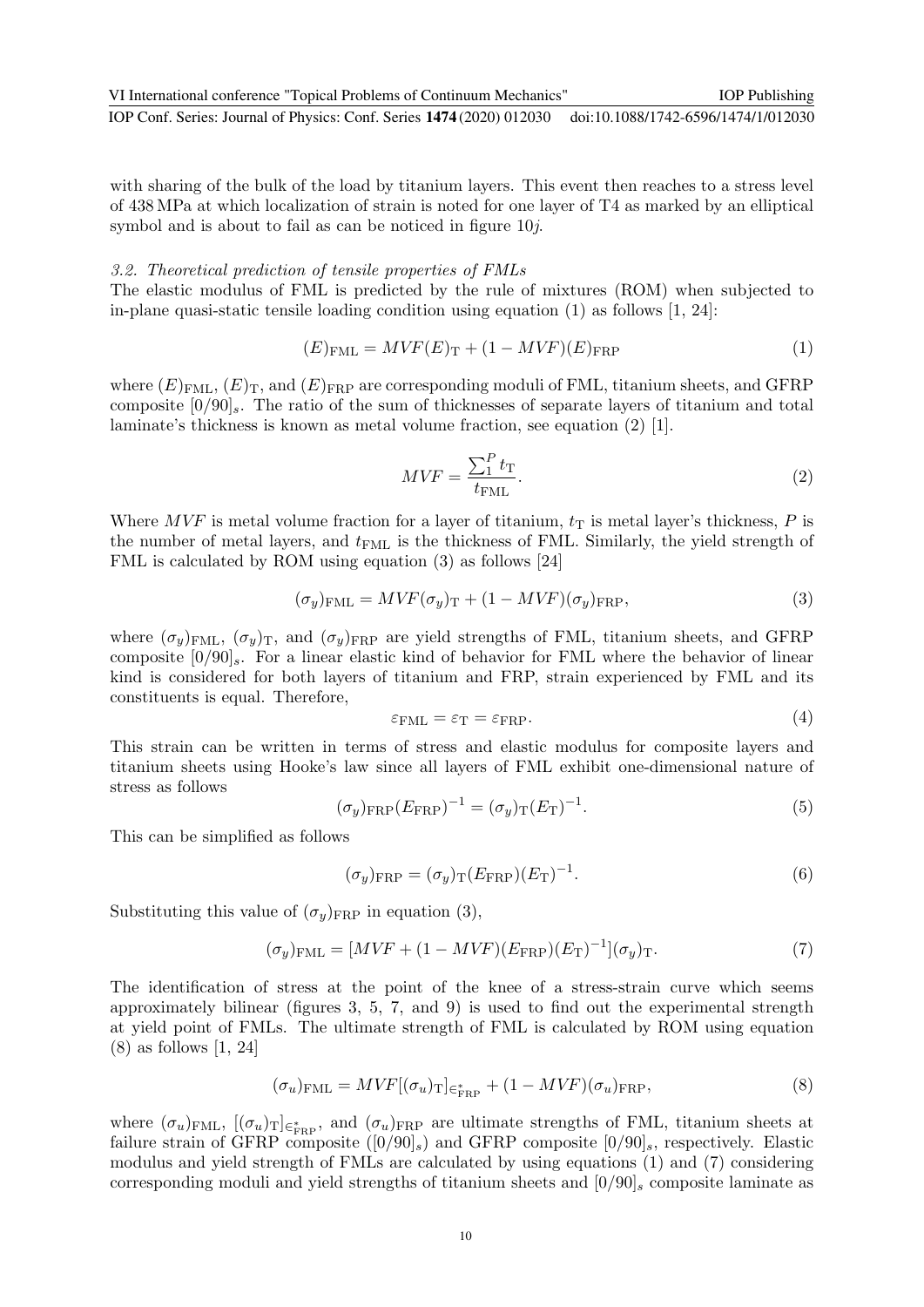| $\text{Table 4:}$ Lembro properties of FRIES combination. |                          |                         |                            |                                        |  |  |  |  |
|-----------------------------------------------------------|--------------------------|-------------------------|----------------------------|----------------------------------------|--|--|--|--|
| Material                                                  | Elastic modulus<br>(GPa) | Yield strength<br>(MPa) | Ultimate strength<br>(MPa) | Specific stiffness<br>$(GPa/(kg/m^3))$ |  |  |  |  |
| $[0/90]_s$ laminate                                       | 015                      |                         | 0653 $a$                   | 0.0090                                 |  |  |  |  |
| T2                                                        | 112                      | 0917                    | 0967 b                     | 0.0253                                 |  |  |  |  |
| T4                                                        | 119                      | 1008                    | 1040 b                     | 0.0269                                 |  |  |  |  |
| T6                                                        | 117                      | 0984                    | 1005 b                     | 0.0264                                 |  |  |  |  |

Table 2. Tensile properties of FMLs' constituents.

<sup>a</sup>Ultimate strength of [0] composite laminate.

<sup>b</sup>Ultimate strength of titanium sheets at failure strain of  $[0]$  composite laminate (i.e., at 0.0202).

| Material       | Elastic modulus<br>(GPa) |        | Yield strength<br>(MPa) |        | Ultimate strength<br>(MPa) |        | Specific stiffness |
|----------------|--------------------------|--------|-------------------------|--------|----------------------------|--------|--------------------|
|                | Experi-<br>ment          | Theory | Experi-<br>ment         | Theory | Experi-<br>ment            | Theory | $(GPa/(kg/m^3))$   |
| $2/1 - 0.6$    | 54.3                     | 55.1   | $459 \pm 08$            | 462    | $545 \pm 14$               | 592    | 0.0196             |
| $3/2 - 0.4$    | 54.3                     | 56.3   | $454 \pm 34$            | 476    | $521 \pm 18$               | 609    | 0.0196             |
| $4/3 - 0.2(0)$ | 51.6                     | 52.7   | $474 \pm 29$            | 436    | $535 \pm 17$               | 577    | 0.0190             |
| $4/3 - 0.4(O)$ | 52.2                     | 53.7   | $470 \pm 09$            | 448    | $520 \pm 26$               | 588    | 0.0190             |

Table 3. Comparison of tensile properties of FMLs.

tabulated in table 2. In case of ultimate strength of FMLs, since composite layer with fibers orienting along 90◦ direction 90C fail early during loading of FMLs, their contribution to the overall strength of FMLs is very small and therefore is excluded. Thus, the ultimate strength of FMLs is estimated by using equation (8) considering corresponding strengths of titanium sheets at failure strain of [0] composite laminate (i.e., at 0.0202) and [0] composite laminate as tabulated in table 2. It is observed that the difference between average values of elastic modulus, yield strength and ultimate strength of FMLs obtained from experiment and ROM's calculations is about 4%, 8%, and 17%, respectively as can be seen in table 3. In this case, the value of properties obtained from experiments are on the lower side in most of the cases (table 3). In case of difference between experimental and theoretical ultimate strength of FMLs, assumption of simultaneous failure for layers of titanium and FRP is made in ROM's calculations, however, this does not happen in case of experiments. Also, since the influence of interface or void's occurrence is not considered for layers of FRP in calculations of ROM, the difference is occurred between experimental and predicted values of tensile properties of FMLs. Apart from this, consideration to model debonding between metal and FRP layers is not accounted for.

### 4. Discussion

In this section, the tensile response of four FMLs is compared based on a different sequence of stacks. Metal layers' placement within laminate does affect the tensile behavior of FMLs, especially in the area ahead of yielding of metallic layers as can be noticed from results obtained in sections 3.1 and 3.2. From table 3, it can be noted that strength is slightly higher for FML 2/1- 0.6 to FMLs  $3/2$ -0.4,  $4/3$ -0.2(O) and  $4/3$ -0.4(O). This suggests that the dispersion of composite layers by metal layers yields somewhat lower strengths for FML 3/2-0.4 and both FMLs 4/3. The observation of strength's reduction mainly comes from table 3 reporting averages values.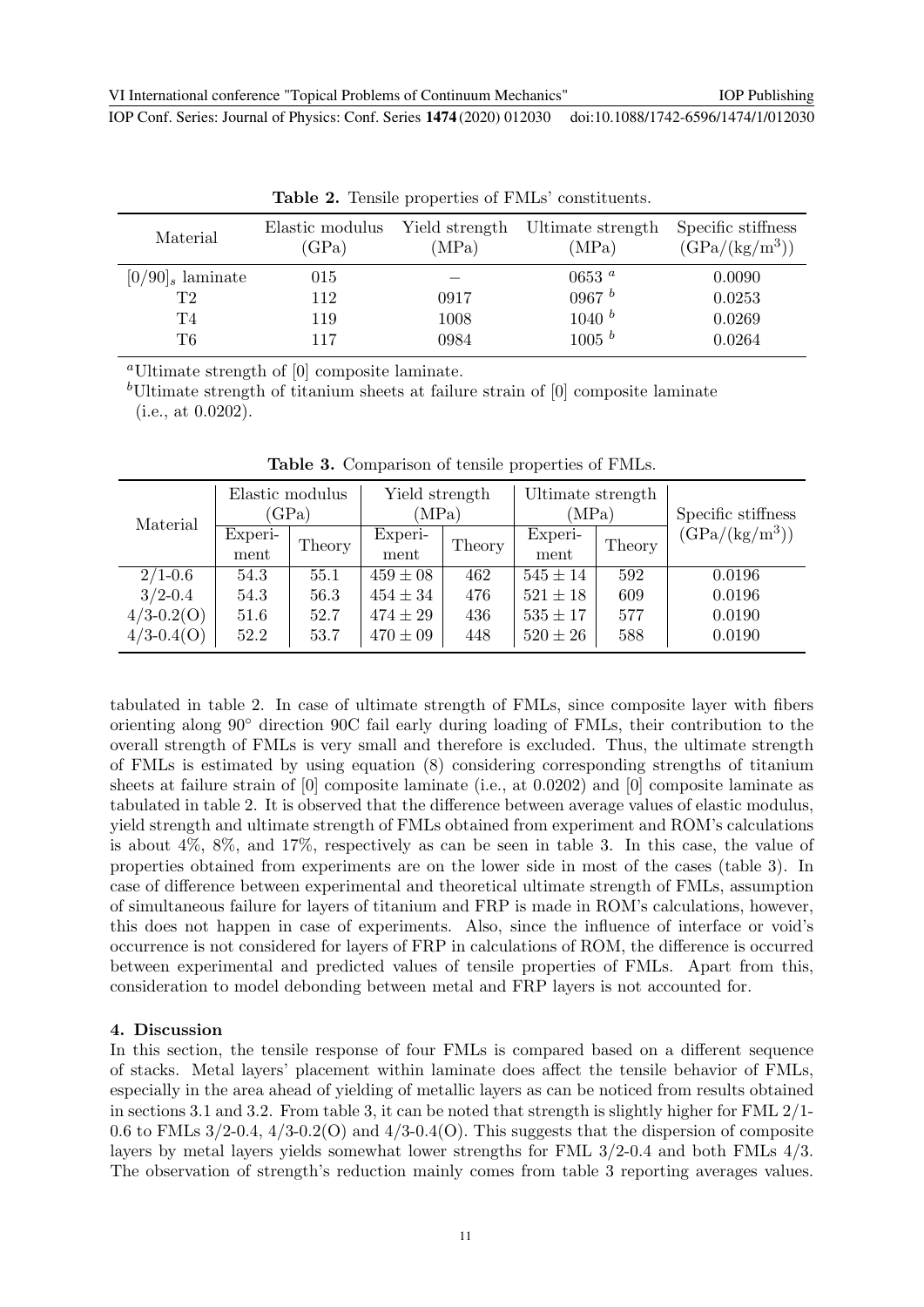Further observation consists of bilinear response for FMLs 4/3-0.2(O) and 4/3-0.4(O) including a slope alteration after the beginning of titanium layers' yielding as can be noticed in figures 7 and 9. On the other hand, small constant reduction of slope happens with the strain which is growing after titanium layers' yielding till attaining maximum stress as can be observed in figures 3 and 5. The interpretation of this behavior is as follows. Formation of matrix cracks within 90° layers after attaining transverse strength by this layer can be stably extended into an in-line layer of 0◦ even bridging of fibers happen by this 0◦ layer. Because of this, a degradation would be experienced by the stiffness of  $0^{\circ}$  layers and subsequently that of FML. This results in the behavior of change of slope which seems to have a constant reduction for FMLs 2/1-0.6 and 3/2-0.4 particularly before attaining maximum stress (figures 3 and 5).

In the case of FML 3/2-0.4, since the insulation of two layers of  $90°$  is done by a layer of titanium, statistically different form of cracking is predicted to be exhibited by these two layers of 90◦ . This causes separate degradation for the stiffness of layers of 0◦ which are in-line due to the crossing of matrix cracks into them. This will result in different values of strain for the failure of layers of 0◦ as noted in experiments. In comparison to this, in the case of FMLs 4/3-  $0.2(O)$  and  $4/3-0.4(O)$ , the only location of the layer of titanium is changed, i.e., thinner and thicker titanium layers are located on layers which are outer and inner for FML 4/3-0.2(O) and vice versa for FML 4/3-0.4(O). In these cases of FMLs 4/3, layers of  $0°$  and  $90°$  are not placed adjacent and isolated by layers of titanium. Due to this, the crossing of matrix cracks within layers of 90° cannot happen into layers of 0°, thus stiffness for layers of 0° has not resulted in a degradation. Therefore, in this case, progressive reduction in slope is not observed near peak stress in the relationship of stress-strain (figures 7 and 9) as that observed for FMLs 2/1-0.6 and  $3/2$ -0.4 (figures 3 and 5).

Tabulating assessment of specific stiffness which is the ratio of elastic modulus to volume density amongst sheets of monolithic titanium,  $[0/90]_s$  composite laminate and FMLs is shown in tables 2 and 3. It is observed that monolithic titanium sheets such as T2, T4 and T6 are having similar and higher specific stiffness to that of FMLs. On the other hand, FML of all cases is having similar and higher specific stiffness to that of a cross-ply laminate of composite  $[0/90]$ <sub>s</sub>. This means that FMLs with their specific stiffness shows an enhancement over  $[0/90]$ <sub>s</sub> composite laminate.

# 5. Conclusions

The stress-strain behavior of four discrete layups of FMLs is presented along with their realtime damage evolution. The effect of layers of metal dispersing through the thickness on the behavior of FMLs is brought out under tension preserving total thickness for a layer of metal same. FMLs properties are theoretically predicted using the rule of mixtures and compared with experimental results. The present study shows the following.

The strength of FML having placement of layers of composite together (FML 2/1-0.6) is higher than that of FMLs in which layers of metal are used to discrete layers of composite.After attaining maximum stress, FMLs display a more progressive type of failure in which layers of the composite are isolated by layers of metal. FMLs  $4/3$ -0.2(O) and  $4/3$ -0.4(O) exhibit the aforementioned kind of failure very noticeably. The tolerance to damage seems to increase for FMLs in which layers of composite having orientations of fiber that are not similar are separated by a layer of a metal exhibiting minor strength's reduction. The tensile properties of laminates are theoretically predicted by the rule of mixtures and results found from these calculations are in good comparison with experimental results. The specific stiffness of hybrid laminate shows an enhancement over  $[0/90]_s$  composite laminate. Monolithic metals can be replaced by such hybrid laminates which are having the lower density to that of metals. Therefore, areas, where savings of weight are considered very important, can particularly use these hybrid laminates.